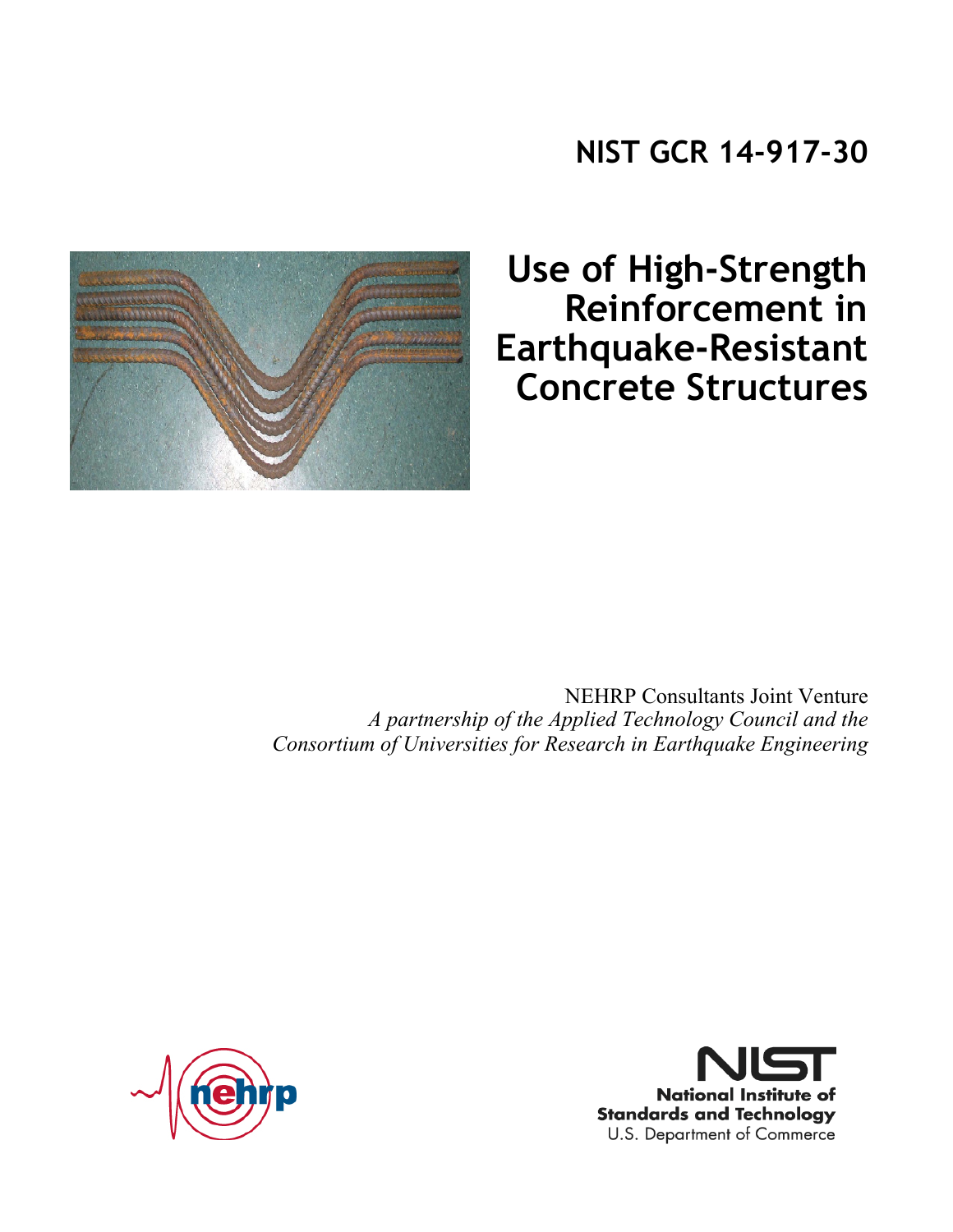#### **Disclaimers**

This report was prepared for the Engineering Laboratory of the National Institute of Standards and Technology (NIST) under the National Earthquake Hazards Reduction Program (NEHRP) Earthquake Structural and Engineering Research Contract SB134107CQ0019, Task Order 11305. The contents of this publication do not necessarily reflect the views and policies of NIST or the U.S. Government.

This report was produced by the NEHRP Consultants Joint Venture, a partnership of the Applied Technology Council (ATC) and the Consortium of Universities for Research in Earthquake Engineering (CUREE). While endeavoring to provide practical and accurate information, the NEHRP Consultants Joint Venture, the authors, and the reviewers assume no liability for, nor express or imply any warranty with regard to, the information contained herein. Users of information contained in this report assume all liability arising from such use.

Certain commercial software, equipment, instruments, or materials may have been used in the preparation of information contributing to this report. Identification in this report is not intended to imply recommendation or endorsement by NIST, nor is it intended to imply that such software, equipment, instruments, or materials are necessarily the best available for the purpose.

NIST policy is to use the International System of Units (metric units) in all its publications. In this report, however, information is presented in U.S. Customary Units (inch-pound), as this is the preferred system of units in the U.S. earthquake engineering industry.

Cover image – Example bend-rebend test specimens from New Zealand (Hopkins and Poole, 2005, image courtesy of the New Zealand Department of Building and Housing, now part of the Ministry of Business Innovation and Employment).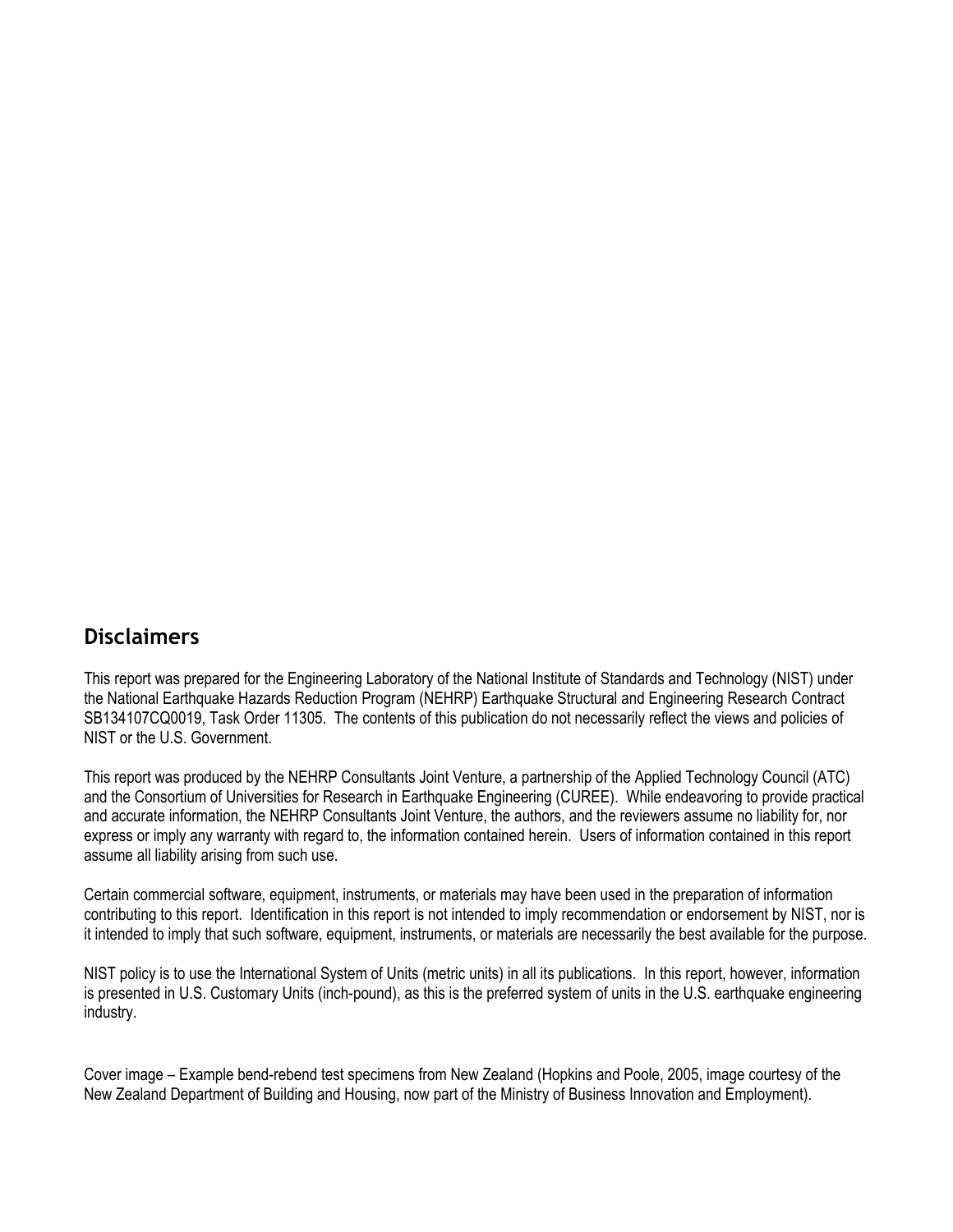### **Use of High-Strength Reinforcement in Earthquake-Resistant Concrete Structures**

Prepared for *U.S. Department of Commerce National Institute of Standards and Technology Engineering Laboratory Gaithersburg, MD 20899*

By

NEHRP Consultants Joint Venture *A partnership of the Applied Technology Council and the Consortium of Universities for Research in Earthquake Engineering*

March 2014



U.S. Department of Commerce *Penny Pritzker, Secretary* 

National Institute of Standards and Technology  *Patrick D. Gallagher, Under Secretary of Commerce for Standards and Technology and Director*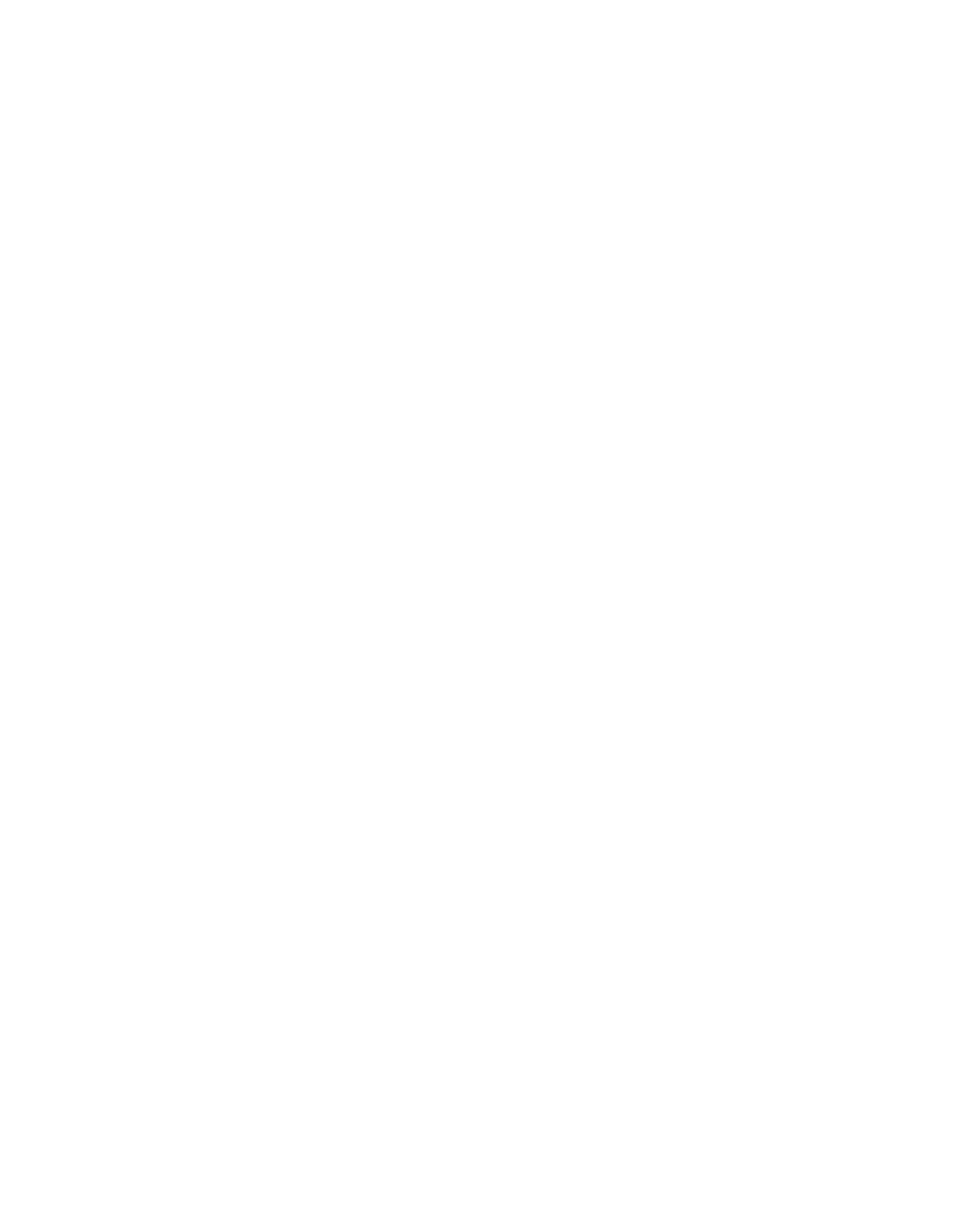### **NIST GCR 14-917-30**

### **Participants**

#### **National Institute of Standards and Technology**

John (Jack) R. Hayes, Jr., Director, National Earthquake Hazards Reduction Program Steven L. McCabe, Deputy Director, National Earthquake Hazards Reduction Program

#### **NEHRP Consultants Joint Venture**

Applied Technology Council 201 Redwood Shores Parkway, Suite 240 Redwood City, California 94065 www.ATCouncil.org

#### **Joint Venture Management Committee**

James R. Harris Robert Reitherman Christopher Rojahn Andrew Whittaker

#### **Project Technical Committee**

Dominic J. Kelly (Project Director) Andres Lepage David Mar José I. Restrepo Joseph C. Sanders Andrew W. Taylor

#### **Working Group Members**

Abby Enscoe Arpit Nema

Consortium of Universities for Research in Earthquake Engineering 1301 S. 46th Street, Building 420 Richmond, California 94804 www.CUREE.org

#### **Joint Venture Program Committee**

Jon A. Heintz (Program Manager) Michael Constantinou C.B. Crouse James R. Harris William T. Holmes Jack Moehle Andrew Whittaker

#### **Project Review Panel**

Tony Ghodsi James O. Jirsa Conrad Paulson Mete Sozen Loring A. Wyllie, Jr.

#### **Project Managers**

Thomas McLane Laura Dwelley Samant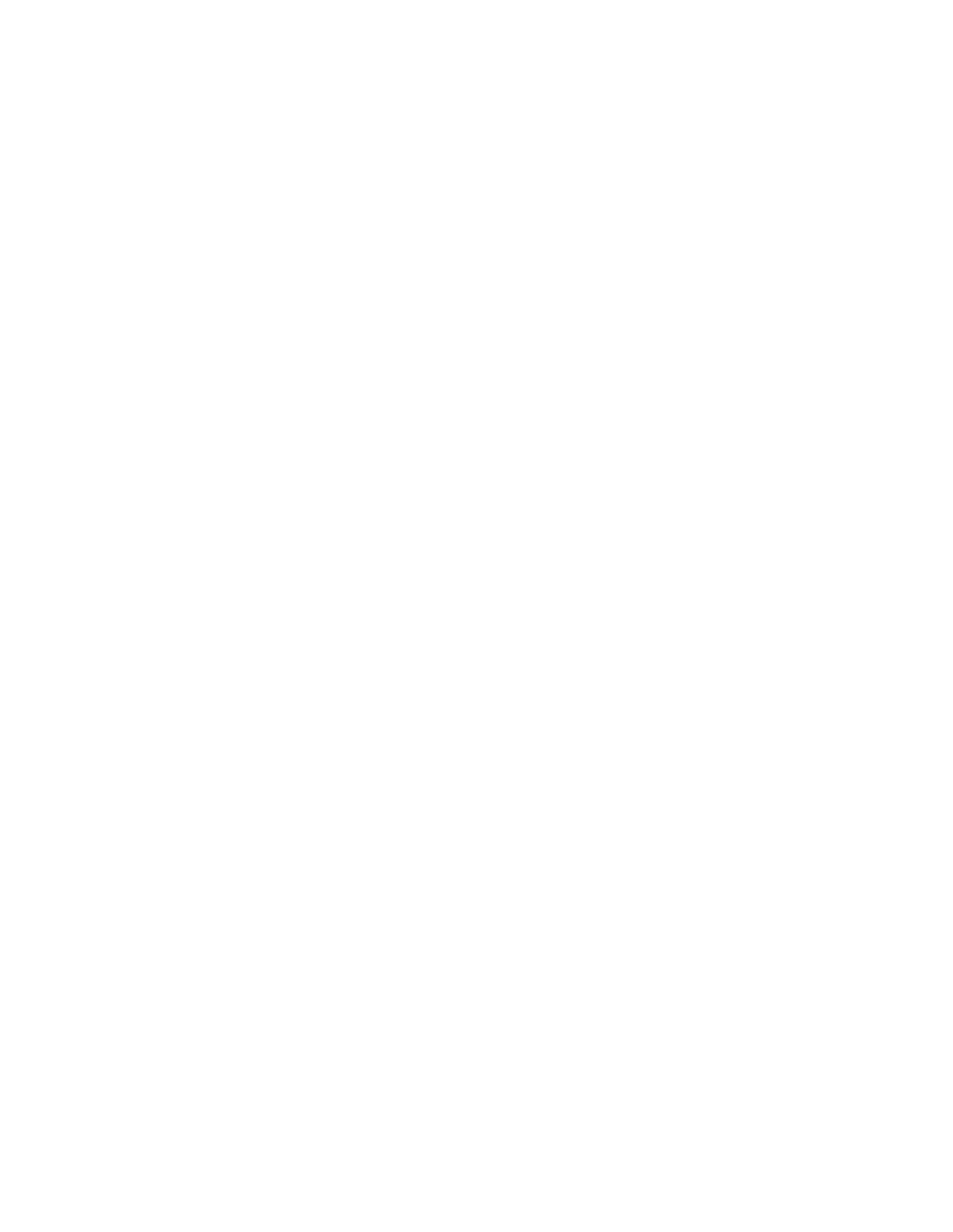## **Preface**

In 2007, the National Institute of Standards and Technology (NIST) awarded the NEHRP Consultants Joint Venture, a partnership of the Applied Technology Council (ATC) and the Consortium of Universities for Research in Earthquake Engineering (CUREE), a National Earthquake Hazards Reduction Program (NEHRP) "Earthquake Structural and Engineering Research" task order contract (SB1341-07- CQ-0019) to conduct a variety of tasks. In 2011, NIST initiated Task Order 11305, entitled "Use of High-Strength Flexural Reinforcement in Reinforced Concrete Seismic Design." The objective of this project was to study and make recommendations concerning the utilization of high-strength steel reinforcing bars in concrete structures subjected to earthquake ground motion.

This work grew out of the ATC-57 report, *The Missing Piece: Improving Seismic Design and Construction Practices* (ATC, 2003), which defines a roadmap for the NIST problem-focused research and development program in earthquake engineering. The ATC-57 report recommended that NIST examine new technologies that can improve construction productivity, such as high-strength reinforcement.

The NEHRP Consultants Joint Venture is indebted to the leadership of Dominic J. Kelly, Project Director, and to the members of the Project Technical Committee, consisting of Andres Lepage, David Mar, José I. Restrepo, Joseph C. Sanders, and Andrew W. Taylor, for their contributions in developing this report and the resulting recommendations. The Working Groups, including Abby Enscoe and Aprit Nema, conducted problem-focused studies. The Project Review Panel, consisting of Tony Ghodsi, James O. Jirsa, Conrad Paulson, Mete Sozen, and Loring A. Wyllie, Jr., provided technical review and commentary at key developmental milestones during the project. A workshop of invited experts was convened to obtain feedback on the preliminary findings and recommendations. The names and affiliations of all who contributed to this report are provided in the list of Project Participants.

The NEHRP Consultants Joint Venture also gratefully acknowledges André Barbosa, Joel P. Conte, David Darwin, and Matthew J. Schoettler for their technical input, Jack Hayes (NEHRP Director) and Steve McCabe (NEHRP Deputy Director) for their input and guidance in the preparation of this report, Laura Samant and Thomas McLane for ATC project management, Ayse Hortacsu, Amber Houchen, Jon Kiland, and Peter N. Mork for ATC report production services.

Jon A. Heintz Program Manager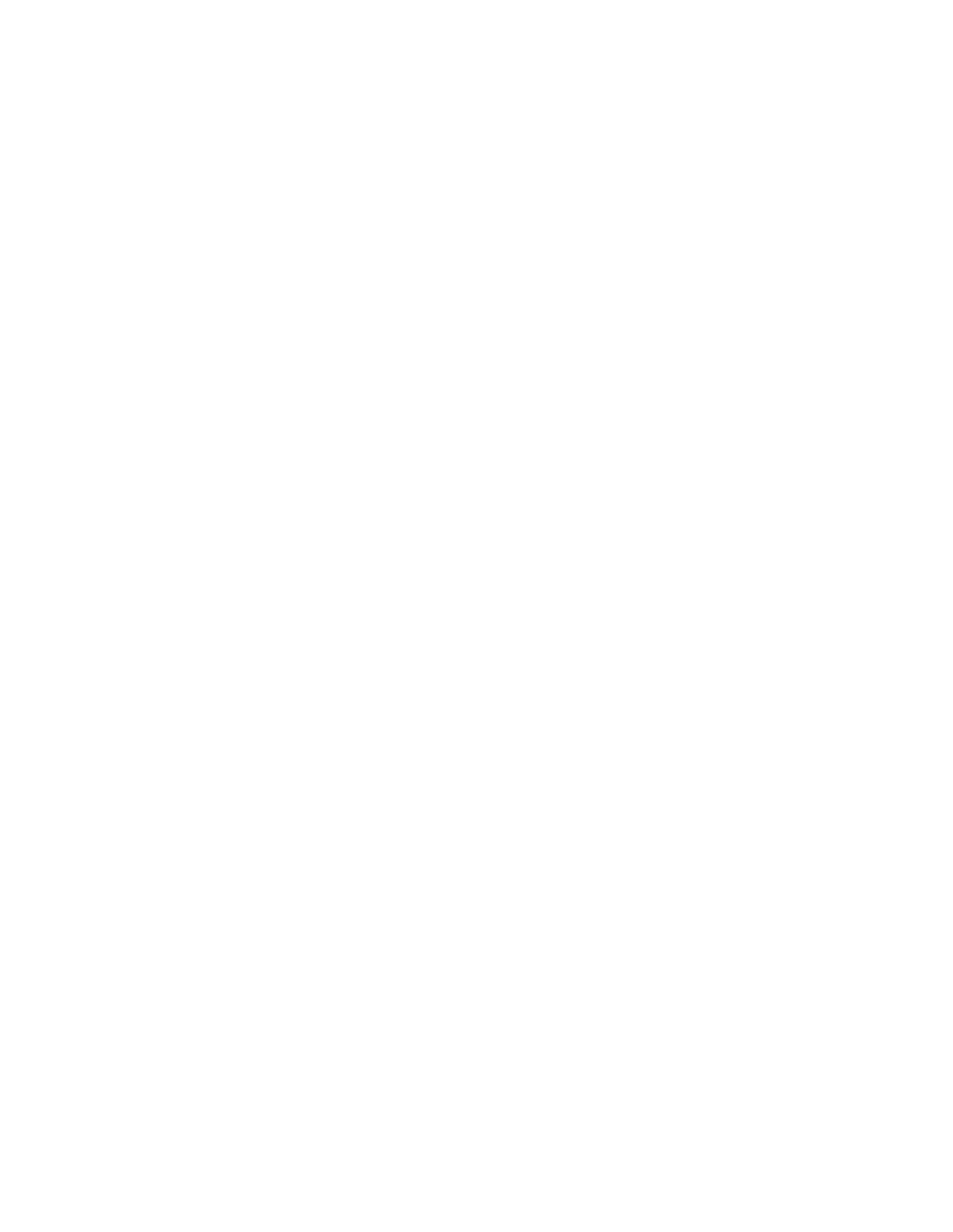# **Table of Contents**

| 1. |     |       |                                                          |  |  |  |
|----|-----|-------|----------------------------------------------------------|--|--|--|
|    | 1.1 |       |                                                          |  |  |  |
|    | 1.2 |       | Historical Perspective on Use of High-Strength           |  |  |  |
|    |     |       |                                                          |  |  |  |
|    | 1.3 |       |                                                          |  |  |  |
|    | 1.4 |       |                                                          |  |  |  |
| 2. |     |       |                                                          |  |  |  |
|    | 2.1 |       |                                                          |  |  |  |
|    |     | 2.1.1 | High-Strength Reinforcement Available in the United      |  |  |  |
|    |     |       |                                                          |  |  |  |
|    |     | 2.1.2 | High-Strength Reinforcement Available in Other           |  |  |  |
|    |     |       |                                                          |  |  |  |
|    | 2.2 |       |                                                          |  |  |  |
|    |     | 2.2.1 |                                                          |  |  |  |
|    |     | 2.2.2 |                                                          |  |  |  |
|    |     | 2.2.3 |                                                          |  |  |  |
|    | 2.3 |       |                                                          |  |  |  |
|    |     | 2.3.1 |                                                          |  |  |  |
|    |     | 2.3.2 |                                                          |  |  |  |
|    |     | 2.3.3 |                                                          |  |  |  |
|    |     | 2.3.4 |                                                          |  |  |  |
|    | 2.4 | 2.4.1 | ASTM A706 Grade 60 and Grade 80 Reinforcement 2-9        |  |  |  |
|    |     | 2.4.2 |                                                          |  |  |  |
|    |     | 2.4.3 |                                                          |  |  |  |
|    |     | 2.4.4 |                                                          |  |  |  |
|    |     | 2.4.5 |                                                          |  |  |  |
|    | 2.5 |       | Comparison of ASTM A615 High-Strength Reinforcement      |  |  |  |
|    |     |       |                                                          |  |  |  |
|    | 2.6 |       | Effect of Differences in Stress-Strain Relationships and |  |  |  |
|    |     |       |                                                          |  |  |  |
| 3. |     |       |                                                          |  |  |  |
|    | 3.1 |       |                                                          |  |  |  |
|    |     | 3.1.1 | Development and Splice Lengths for High-Strength         |  |  |  |
|    |     |       |                                                          |  |  |  |
|    |     | 3.1.2 | Lap Splice Lengths in Members Resisting Earthquake       |  |  |  |
|    |     |       |                                                          |  |  |  |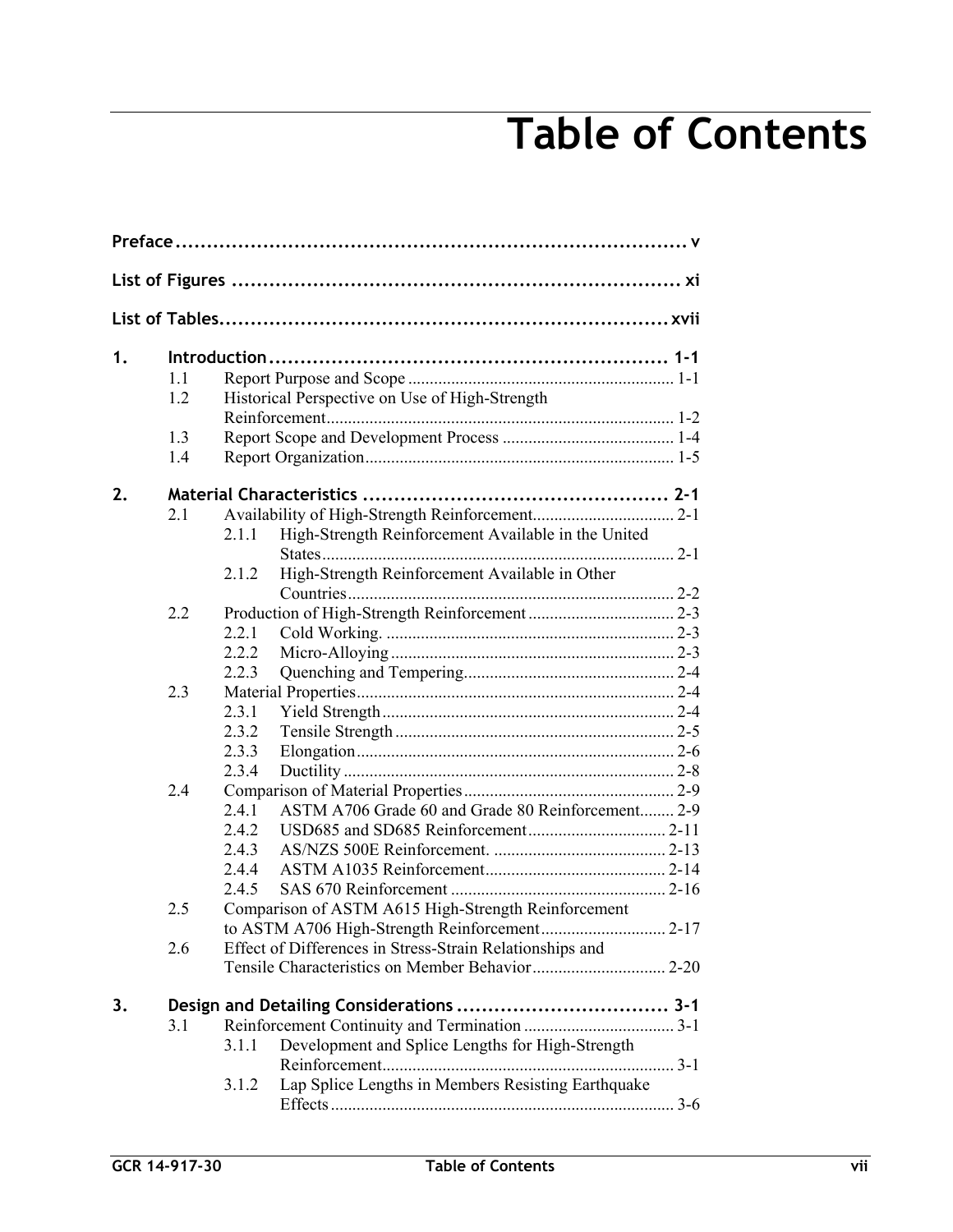|    |     | 3.1.3<br>High Relative Rib Area Reinforcement 3-8            |  |  |  |  |
|----|-----|--------------------------------------------------------------|--|--|--|--|
|    |     | 3.1.4                                                        |  |  |  |  |
|    |     | 3.1.5                                                        |  |  |  |  |
|    |     | Standard Hooks and Headed Deformed Bars3-11<br>3.1.6         |  |  |  |  |
|    | 3.2 |                                                              |  |  |  |  |
|    | 3.3 | Strain Limit for a Tension-Controlled Section3-18            |  |  |  |  |
|    | 3.4 |                                                              |  |  |  |  |
|    | 3.5 |                                                              |  |  |  |  |
|    | 3.6 |                                                              |  |  |  |  |
|    | 3.7 | Strength Provided by High-Strength Shear Reinforcement 3-20  |  |  |  |  |
| 4. |     |                                                              |  |  |  |  |
|    | 4.1 |                                                              |  |  |  |  |
|    |     | 4.1.1                                                        |  |  |  |  |
|    |     | 4.1.2                                                        |  |  |  |  |
|    |     | 4.1.3                                                        |  |  |  |  |
|    |     | 4.1.4                                                        |  |  |  |  |
|    | 4.2 |                                                              |  |  |  |  |
|    |     | 4.2.1<br>Characteristics of Special Structural Walls in the  |  |  |  |  |
|    |     | Structural Wall Tests Conducted in Japan with<br>4.2.2       |  |  |  |  |
|    |     |                                                              |  |  |  |  |
|    |     | Structural Wall Tests Conducted with Bars of<br>4.2.3        |  |  |  |  |
|    |     |                                                              |  |  |  |  |
|    | 4.3 | Members Not Designated as Part of a System Resisting         |  |  |  |  |
|    |     |                                                              |  |  |  |  |
|    | 4.4 |                                                              |  |  |  |  |
|    | 4.5 |                                                              |  |  |  |  |
|    |     |                                                              |  |  |  |  |
| 5. |     |                                                              |  |  |  |  |
|    | 5.1 | Modeling Effective Stiffness of Elements for Linear          |  |  |  |  |
|    |     |                                                              |  |  |  |  |
|    |     | 5.1.1                                                        |  |  |  |  |
|    |     | 5.1.2                                                        |  |  |  |  |
|    |     | 5.1.3                                                        |  |  |  |  |
|    |     | 5.1.4 Elwood and Eberhard 5.3                                |  |  |  |  |
|    |     | 5.1.5                                                        |  |  |  |  |
|    |     | Comparison of Methods for Calculating Effective<br>5.1.6     |  |  |  |  |
|    |     |                                                              |  |  |  |  |
|    |     | 5.1.7                                                        |  |  |  |  |
|    | 5.2 | Nonlinear Analysis of a Building with Conventional and High- |  |  |  |  |
|    |     |                                                              |  |  |  |  |
|    |     | 5.2.1                                                        |  |  |  |  |
|    |     | 5.2.2                                                        |  |  |  |  |
|    |     | 5.2.3                                                        |  |  |  |  |
|    |     | 5.2.4                                                        |  |  |  |  |
|    |     | 5.2.5                                                        |  |  |  |  |
| 6. |     |                                                              |  |  |  |  |
|    | 6.1 |                                                              |  |  |  |  |
|    |     | 6.1.1                                                        |  |  |  |  |
|    |     |                                                              |  |  |  |  |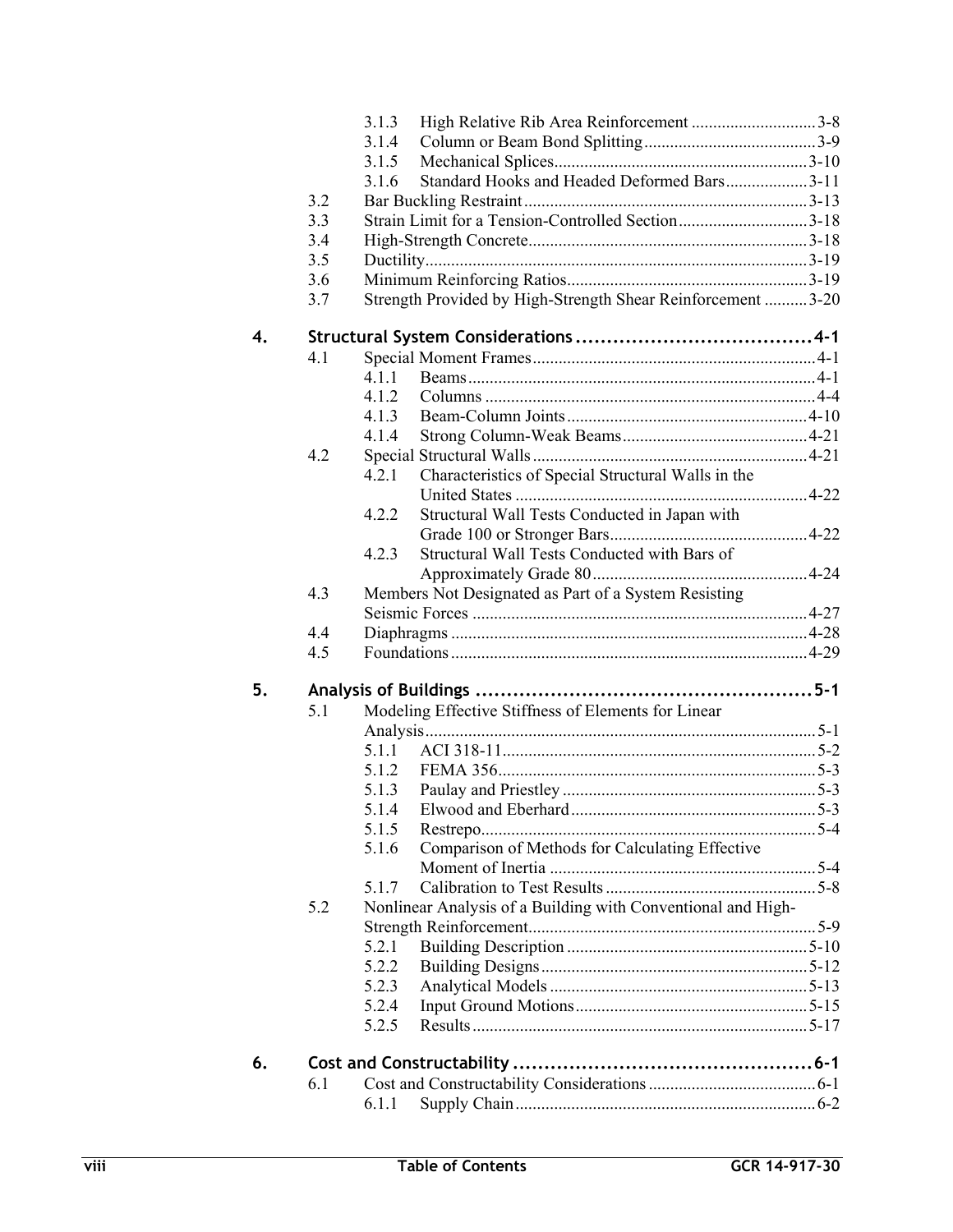|    |     | 6.1.2                                                  |                                                        |  |
|----|-----|--------------------------------------------------------|--------------------------------------------------------|--|
|    |     | 6.1.3                                                  |                                                        |  |
|    |     | 6.1.4                                                  |                                                        |  |
|    |     | 6.1.5                                                  |                                                        |  |
|    |     | 6.1.6                                                  |                                                        |  |
|    | 6.2 |                                                        |                                                        |  |
|    |     | 6.2.1                                                  |                                                        |  |
|    |     | 6.2.2                                                  |                                                        |  |
| 7. |     |                                                        |                                                        |  |
|    | 7.1 |                                                        |                                                        |  |
|    | 7.2 |                                                        |                                                        |  |
|    |     | 7.2.1                                                  | Recommended Revisions to ASTM A706 Grade 80            |  |
|    |     |                                                        |                                                        |  |
|    |     | 7.2.2                                                  | Recommended Requirements for Grade 100 and             |  |
|    |     |                                                        |                                                        |  |
|    | 7.3 | Recommended Changes to ACI 318-11 for Use of Grade 80  |                                                        |  |
|    |     |                                                        |                                                        |  |
|    |     | 7.3.1                                                  | Discussion of Potential Changes to Seismic             |  |
|    |     |                                                        |                                                        |  |
|    |     | 7.3.2                                                  | Discussion of Potential Changes to Non-Seismic         |  |
|    |     |                                                        |                                                        |  |
|    | 7.4 |                                                        | Recommended Changes to ACI 318-11 for Grade 100 and    |  |
|    |     |                                                        |                                                        |  |
|    |     | 7.4.1                                                  |                                                        |  |
|    |     | 7.4.2                                                  | Development Lengths, Lap Splices, Mechanical           |  |
|    |     |                                                        | Couplers, Welded Splices, Hooked, Headed, and          |  |
|    |     |                                                        |                                                        |  |
|    |     | 7.4.3                                                  | Strong-Column Weak-Beam Design Provisions  7-24        |  |
|    |     | 7.4.4                                                  | Bar Anchorage in Joints of Special Moment Frames  7-24 |  |
|    |     | 7.4.5                                                  | Buckling of Bars and Spacing of Confining              |  |
|    |     | 7.4.6                                                  | Strength and Detailing Requirements for Structural     |  |
|    |     |                                                        |                                                        |  |
| 8. |     | Research Needs                                         |                                                        |  |
|    | 8.1 |                                                        |                                                        |  |
|    |     | 8.1.1                                                  | Impacts of Tensile Characteristics and Shape of        |  |
|    |     |                                                        | Reinforcement Stress-Strain Curve on Member            |  |
|    |     |                                                        |                                                        |  |
|    |     | 8.1.2                                                  | Impact of Fire on Reinforcement Properties 8-2         |  |
|    |     | 8.1.3                                                  | Development of a Specification for High-Strength       |  |
|    |     |                                                        |                                                        |  |
|    | 8.2 |                                                        |                                                        |  |
|    |     | 8.2.1                                                  |                                                        |  |
|    |     | 8.2.2                                                  |                                                        |  |
|    |     | 8.2.3                                                  |                                                        |  |
|    | 8.3 | Design Limits for Reinforcement in Beams, Columns, and |                                                        |  |
|    |     |                                                        |                                                        |  |
|    |     | 8.3.1                                                  | Strain Limit for Tension-Controlled Members  8-4       |  |
|    |     | 8.3.2                                                  |                                                        |  |